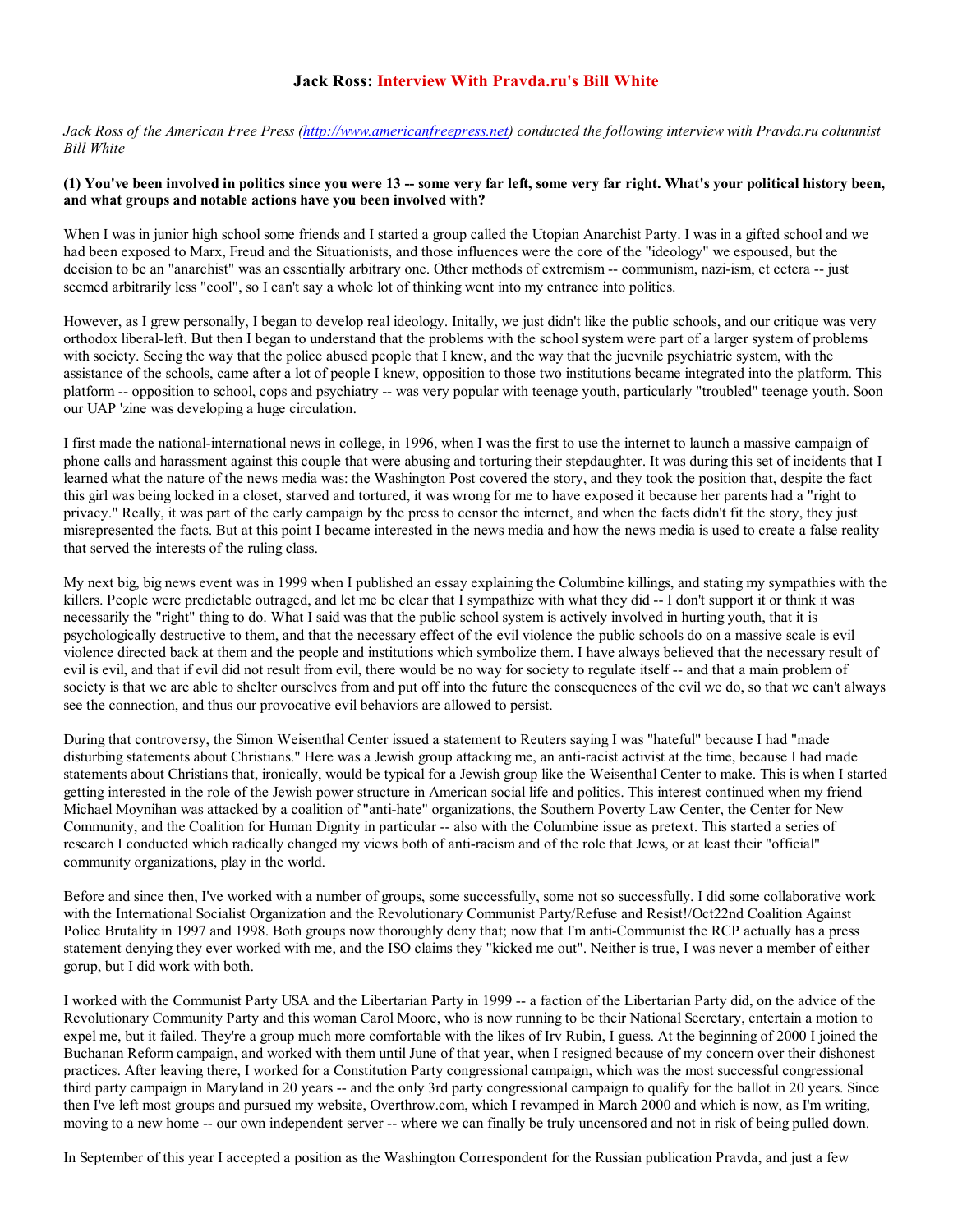weeks ago I offered, and was accepted, as a contributor to Synthesis, a major publication of the National-Anarchist movement. I've also got two definite candidates I will be managing in the local 2002 elections, and probably quite a few more getting ready to declare.

## (2) Your website, Overthrow.com, has become very popular. Your Libertarian Socialist News emails are widely circulated on the internet, and your news service is looked upon as a major source of information on extremist groups by people involved in that scene, regardless of their agreement or disagreement with you. What is your motivation behind the website and the news service - are you pushing a cause, and if so, what is it?

I started Overthrow.com in college in 1995 as the website of the "Bill White Student Group". I was probably the only student at Maryland who was his own student group -- I had 117 members when the school shut us down. Part of being a student group was getting a free website, so I became interested in web publishing.

The original idea behind the website was to be a web version of the UAP newsletter. The site became pretty popular pretty quickly, but it was technically pretty poor until just last year. The idea of the site grew to embody the idea of the newsletter, which was to provide a venue for free and censored speech to get out -- whether I agreed with it or not. The newsletter used to publish all kinds for extremist works, communist, anarchist, fascist -- all sorts of stuff. This angered communists immensely -- the Spartacist League and the Socialist Worker's Party still won't talk to me because of it, and it was a major reason I stopped dealing with ISO. The premise that all speech should not just be "permitted" but should be actually available to the public, is something that the newspapers and the totalitarian left really haven't gotten over. One of the problems with our society is that because our ruling class is so dishonest, control of thought is such a major imperative, that any attempt, even a Xeroxed newsletter by a high school kid, to expand thinking outside of this acceptable range, is viewed with extreme hysteria,

Libertarian Socialist News, which I called Anarchist News Service until 1999, is designed to bring uncensored information about groups whose ideas are outside of the acceptable pale of thought. We cover far left and far right organizations, radical religious groups, independent and third party political campaigns -- anything anywhere where anybody is saying anything that the ruling class doesn't approve of. We don't cover mainstream politics except when it is an issue of importance to our readers -- we often cover the attempts of mainstream Jewish groups or various governments to suppress civil liberties, or to start wars, to demand the extradition of extremists for torture in Israel -- but we limit coverage of mainstream politics to those points where it touches on the fringe. From my editorial viewpoint (and as editor and publisher I get to have one), the only authentic politics are the politics of those groups outside of the ruling class brainwashing system, and everything inside that system is as nothing to me.

Overthrow.com exists as a bastion of radical free speech, where anyone can come on, browse the LSN archives, look through some of the banned books and chemical information in particular that the government doesn't want you to see, and then post anything they like to our messageboards. It's becoming a focal point for communication for people who don't want to be part of the mainstream, but don't want to buy in to this pre-fabricated mass-market "radicalism" that they sell you on MTV and Rage Against the Machine videos. I think it's a really important website and project that I'm involved in.

#### (3) Your political views are very controversial -- in fact, many groups find just trying to define your politics to be controversial. Are you "far right", "far left", "third position"? What do you believe in?

One of the reasons no one understands what I believe in is that I don't really adhere to any easily definable ideology. Libertarian and socialist is probably the best way to define it, though you'll see traces of other ideologies creep in around the sides.

I believe in radical political and economic decentralization. I think we need to weaken the federal government, and the state governments, and make communities self-governing. I think we need to stop the centralization and concentration of capital in the hands of a few, and eliminate the mechanisms that allow for this imbalance in the distribution of resources to occur. I don't believe in massive centralized government re-distribution of resources, however, because I think that government always serves the interests of the class or group of people that control it, and will always tend to centralize resources in those people's hands, whether they call themselves Bolsheviks or the Federal Reserve.

I believe in aristocratic individualism and much of the classical enlightenment views of the Republic. I believe that individuals have a right as individuals to make the most of themselves that they can, even if it means that some are better than others. However, I believe that all individuals in society have a social obligation, and so those that emerge from the masses to lead have an obligation to those masses to better the entire national unit, as a society. When the ruling elements become alienated from the people is when the system and the society collapses -- when we see revolutions emerge, and when we see ideologies emerge that essentially deny the legitimacy of the ruling class. But I don't believe that radical democratization and the delegitimization of any sort of human differentiation is beneficial to society, and I think that kind of analysis misses the point -- that a society's leaders become illegitimate because of their nature as leaders, and not because of something inherent in leadership itself. All societies that have tried to restructure themselves on radical "Democratic" principles have always ended up with a tyranny much worse than the decayed aristocracies they've overthrown.

I also believe in the right to cultural self-determination for all authentic cultures and civilization. By "authentic" I mean that purely intellectual movements, like Bolshevism, which have no root in history or in the historical struggle of a people, have no inherent right to exist. But I think that all groups of people in, say, the United States, have a right to their communities based on their common history, without domination or exploitation from other groups. I think that only those individuals that simply can't or won't or refuse to live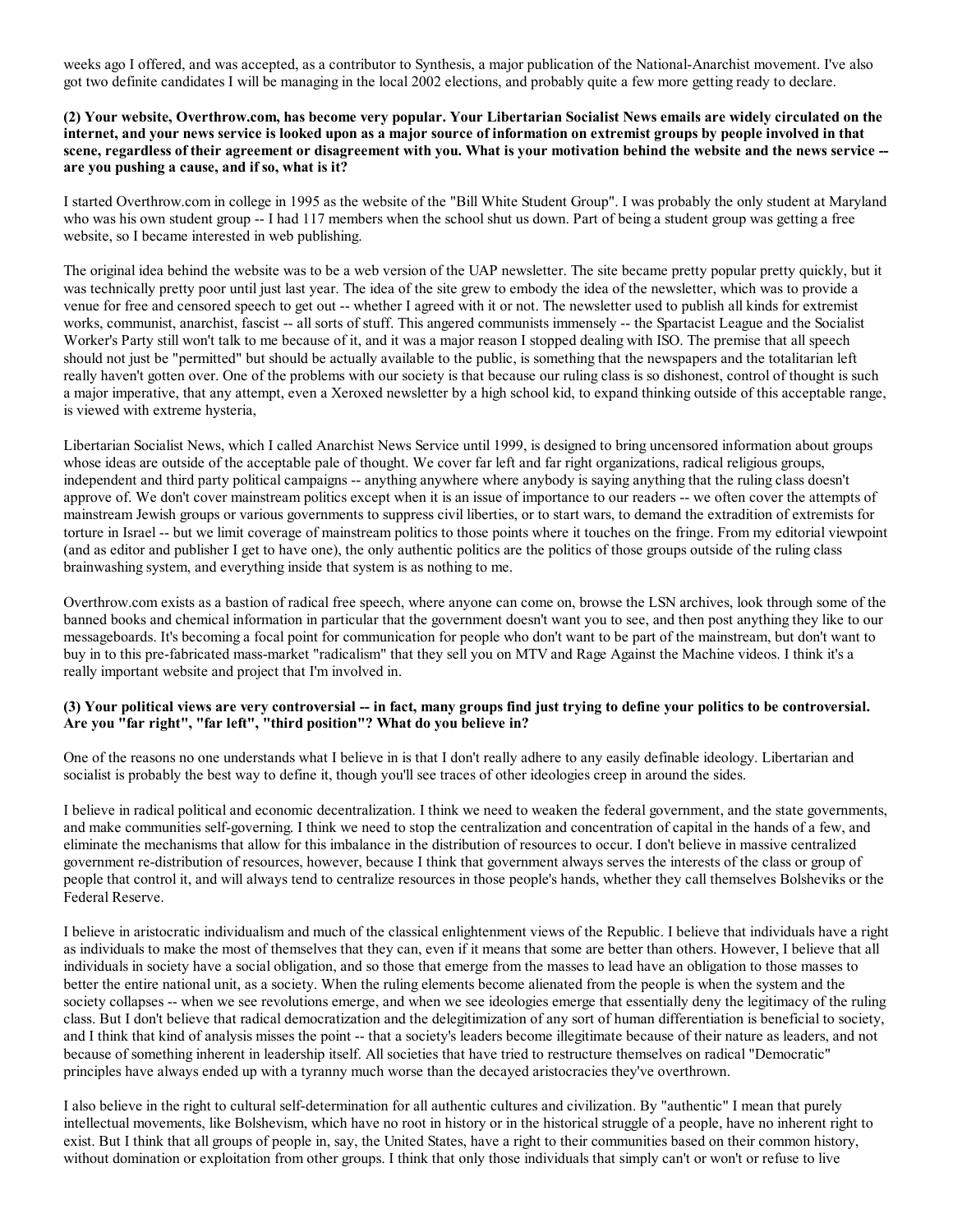without exploiting others need to be dumped overboard.

(4) You used to be a radical anti-racist activist. In the Washington Post on February 9, 1998, there was a picture of you burning a confederate flag that had been captured from members of the Ku Klux Klan during a racist/anti-racist fight. Later, you left the movement and have been very critical of it, and it has responded by being very critical of you, with groups like Public Eye and the Southern Poverty Law Center calling you a "neo-fascist". What's gone on with this?

When I was young I was consumed with what can only be called "Semitic nihilism". I read Marx, Freud, Marcuse, Goldman, Luxemburg, and more -- idiot after idiot -- and grew up in this society, which is drenched in Semitic politics, from the liberalism derived from Marx, Freud, Boas and the Frankfurt school, to the "neo-conservatism" and Evangelical Christian Zionism you see promoted by groups like the publications owned by Rupert Murdoch or David Horowitz. These ideologies sometimes pretend to be opposed, and their sectarian fighters sometimes fight viciously among themselves, but they are really just minor variants on the same political program. This all ties in to what I said before about the media and the limited range of thought that is acceptable in our society.

One of the many things that all of these tendencies agree on is the just downright "awfulness" of "racism" -- loosely defined as anything that opposed their interests. If you dislike blacks, like, say David Horowitz, but use some subtle language and couch it in terms of what is good for the Jewish community, for instance, you will be published and the few blacks that protest will be given no audience by the media. But if you criticize both blacks and Jews together, you'll be termed a "racist" in the public discourse. Really, it is the question of how people feel about Jews, and not how they feel about race, that is the determinant factor in accusations of "racism". Even the radical communists will generally back off a fight if the person making "racist" comments is properly philo-Semitic.

I was very caught up in this, but I always dissented. I loved the fighting and the crashing through the police lines and the trading blows with nazis or klansmen or whatever, but I would always ask uncomfortable questions like "don't these people have a right to speak?"

It was really the Michael Moynihan incident that brought this into perspective. I started to realize that anti-racism, rather than being an anti-statist movement, was really a radical demagogic movement to support the interests of the state and the ruling class. From my experience in it, I discovered that all these supposed left-wing radicals were really being micromanaged by the Democratic Party and ruling class factions. All of this caused me to ask questions about what I was really doing, and confirmed for me the idea that one cannot both oppose the modern state and be acting as a radical para-militant auxiliary for the state at the same time.

It's really a question of this: Either there are rights and everyone has them, or there are no rights and only power, and the "radicals" don't have the power. If you believe in rights, you have to let everyone have them. If you don't believe in rights, you are simply expanding the rule of the powerful.

As to some of the specific accusations and groups, Public Eye is a group that recently had an edition of their paper where they criticized Martin Peretz of the New Republic, John Podhoretz of the New York Post, and then denounced them as members of the "white Anglo-Saxon Protestant power structure." Ignoring the fact that it is racist and evidence of religious prejudice, by a fair application of the modern standard, to label your opponents as "white anglo-saxons" and "protestants" and to imply that has something to do with their political beliefs, you'll also notice that none of them are white, Anglo-Saxon, Protestant -- they are all Jewish. So what we learn is that the "white Anglo-Saxon Protestant power structure" is really a code-word for the Jewish power structure, which makes Berlet, by his own terms, a "crypto-fascist."

But the bottom line with these folk is that they are mad because I have given them a real hard time over the last few years. After the Moynihan incident, some friends of mine and I shut down a group called the Coalition for Human Dignity by getting their \$600,000 annual grant pulled. These groups that criticize me, the SPLC-CNC-CHD axis in particular, are part of one of two power structures in the anti-hate community. The other is the Jewish "defense" organizations -- the ADL and the two AJC's. The SPLC-CNC-CHUD faction are the "white" -- actually often secular-Jewish or very extreme "Judeo"-Christian -- liberals. They are a close network, which is made closer by the fact that many of them are homosexual or bisexual, one of the reasons they are almost entirely male dominated, and that they often "date" and conduct relationships both within their scene and with members of the press and the government that they work with. So when one of them gets attacked, they all react in a body very hysterically, much like the organized Jewish community does, and they all turn their targeting sites in the same direction as if with one movement.

I honestly can't take these groups seriously. Ever since I learned that their spiritual mentor, Morris Dees, attempted to rape his stepdaughter in 1977 with an object, that he seduced his son's wife in the 1970s, and that when his wife discovered this and tried to divorce him he had her kidnapped and beaten into signing a phony divorce agreement, I can't respect what they say enough to even really answer it, except to say that I am obviously "anti-fascist" -- an opponent of corporate socialism -- as obviously as they are literal fascists -- proponents of a monolithic corporate state that micromanages and produces the lives of its system as a product. Anything else falls below the bottom level to which I can take my discourse.

#### (5) Having once been an anarchist, what do you think of the anarchist and anti-globalist movement?

That's a good question. I think one cannot look at either of those movements as a monolith, because they aren't, and the differences are not trivial.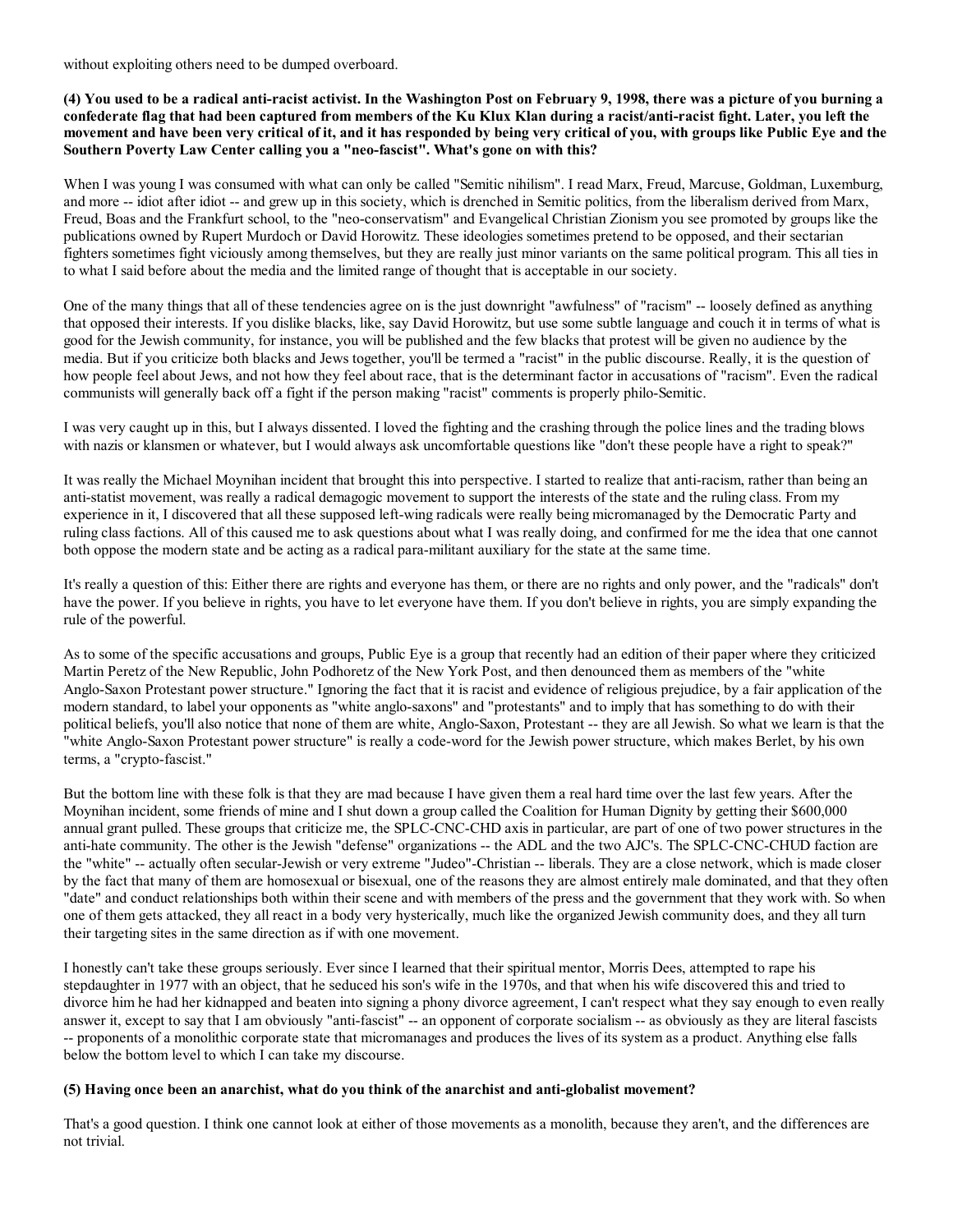The self-proclaimed "leaders" of the anti-globalist movement, the public faces that you see on TV or in the newspaper trying to articulate their demands, make me sick. They are basically the Morris Dees' of anti-capitalism. Their demands are often ridiculous and counterproductive, and I'll give you an example:

Look at the World Bank. During the anti-World-Bank rallies, these groups claimed that the World Bank makes usurious loans to Third World nations that become so interest-heavy that the interest alone becomes more than the entire nation's Gross National Product. The then compared this to slavery, and they are correct in doing so -- the international capitalist power structure has reinstituted slavery internationally by creating debt slavery. But the solution the communists propose is that the United States and its taxpayers bail these countries out by paying off their debts, instead of demanding that the debts be canceled all together! Think about that! What the "socialists" are saying is that the debt itself and the interest -- the claim of the bank and international finance capital -- is essentially legitimate, and that the "solution" is that white working people, who have been sensible enough to avoid these kinds of loans, be forced to buy African and Asian working people out of slavery, so that the banks can then loan African and Asian naitons more money, buy their people back into slavery, and then come to the white countries again for a bailout! These people hate that European and Northern American nations have avoided the slavery that they have imposed on Asian and African and Latin American workers, and so they try to turn the anti-globalist movement into a mechanism for expanding the enslavement of the working class out of the Third World and into the entire globe!

If these people really cared about working people, in Africa or elsewhere, they would demand two things: 1) That the international banks be forced to "cancel" the debts and take a loss on them, hopefully bankrupting those banks in the process, and 2) that the central capitalist banking system be prohibited from extending further credit to nations that are run by petty dictators that run up the credit line, abdicate office, and stick their people with the debt. The only risk is that, because of the floating nature of the monetary system, a collapse of the international banking system could destroy international currencies, like what is happening in Argentina, which is still feeling the effects of matching their currency to the dollar during a time of American economic recession. And this ties in to international monetary reform and the international monetary fund, and the need for international currency valuations to be tied to gold, and not to floating measures, or to each other. That demand is a serious demand. The demands that these neo-liberal pawns make, and the cover they are running for the bankers, is the same crap that the ruling class weaves into the phony reality that they have governing everything else.

As to anarchists, the most intriguing developments I have seen in the anarchist movement have been 1) the break of "leftist" anarchists with communism and communists, and 2) the national anarchist movement which was founded by Troy Southgate in Britain. In the first case, I'm not sure what my ultimate verdict will be on "leftist" anarchism -- the anarchism that has come out of leftist milieus, because it is still carrying a lot of baggage from its origins and is still carrying a lot of half-wit neo-liberals in its retinue and among its thinkers. I think it's going to be interesting to see if these kids can grow up past the point where they are not throwing balloons filled with urine at people (which actually happened at a recent "anarchist" protest in DC), and develop a real ideology and nature. As to the second, I think the national-anarchist movement, coming out of the far right, has the right approach to a lot of issues, and I think it will be interesting to see if they can overcome the hurdles of being what is now a small movement within a small movement to becoming a real political force.

## (6) Your Pravda column has reported often on the recent growth of far-right groups like the National Alliance, particularly in the context of the post-September 11 world. What is your impression of them?

The National Alliance I think is the most intriguing organization in the national socialist right. I'm not sure what to make of it as a whole - it is certainly over the top in a lot of areas, and seems to be more focused on what it is going to do to get back at other groups of people than what it is going to do to improve the lot of its own people. I guess I'm not really sure how much of the socialist ethic it has versus the nihilistic MTV-ish protrayal of nationalism it has.

That said, personally I have developed some good relationships with its members in my course of covering them. They have been growing and they have been attracting a lot more "normal" people, or at least people who put on a good public front, to fill their upper ranks. Still, they seem to have a certain element that seems to be out of control. Overall, I'd say they are a lot like the communists and the anti-racists that come out to protest them -- a range of people from the normal and well-adjusted with different political views to the seriously disturbed people who are using politics as a type of public theater for the expression of emotional problems.

I think they are important to cover from an honest perspective. I know that my readers certainly enjoy it -- watching them and the anti-racists go at it is a bit like watching a soap opera -- every month, after their next demonstration, we get another installment.

Ideologically, I don't know what to make of them. They tend to be vague about their program, and while some of what they say sounds good sometimes, they, and particularly Pierce, will suddenly up and say something that makes you think they're a bunch of raving loons. I also have a lot of questions about the practical side of things -- people who have worked around their headquarters are always making comments to me suggesting that something is not right but that they "don't want to talk about it" -- and I haven't really figured out if those complaints are substantial or not.

I can say that I think that genocide against other people is as nihilistic a "solution" to political issues as the nihilistic nature of capitalism and corporate socialism, and that has always been a real sticking point for me in trying to absorb what they believe.

(7) You have at times defined yourself as "anti-Semitic", but also know and associate with a number of Jewish activists in various movements, and have published material by Jewish writers. What's your feeling on this?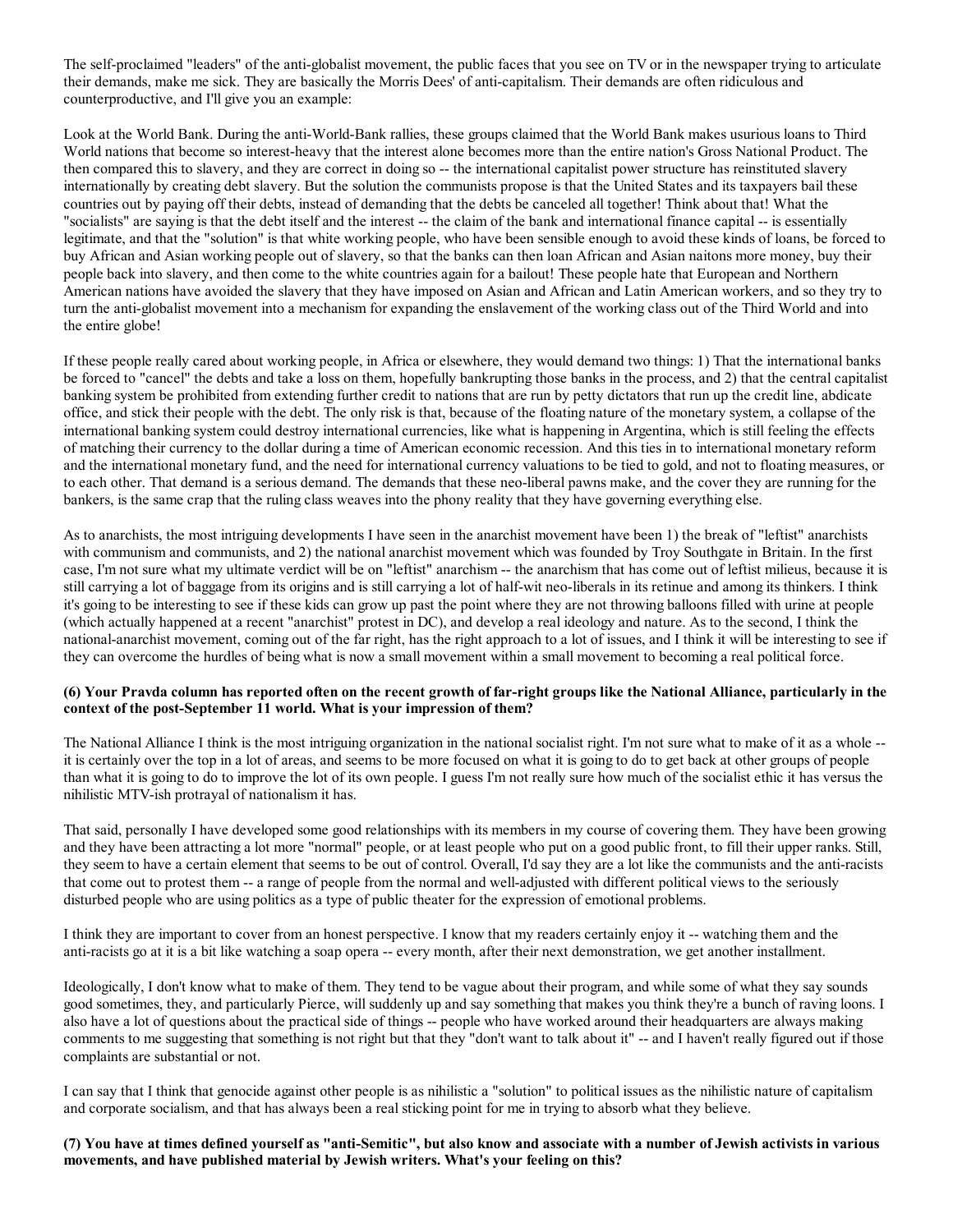Yeah, I am anti-Semitic. I don't like Judaism or it's heretical manifestations, including Christianity, and I think that Judaism and the cultures it creates have had a profound and negative effect on American society.

A good way to think about it might be this. Imagine there were no Jews in the world, and then think about what happened during the past century that wouldn't have happened. The Bolshevik revolution would never have happened. Hitler would never have happened -- and thus no World War II. Without Bolshevism, there would have been no Chinese Revolution, and thus no Korean or Vietnamese wars. The post-colonial period in Africa would have had a very different character. Just without the Cold War and World War II America would not be a bureaucratized centralized imperialist state. Just looking at Jewish culture in relation to communism and its reaction in national socialism, you can justify the statement that these attitudes have had a profound negative effect on society.

Even in America today, say there had been no Jews for the past forty years. There would have been no 1960s -- and the results of that decade, particularly the break down of the black community and its collapse into drugs, poetry and crime -- would never have occurred. Given that blacks account for two-thirds of the crime while being one tenth of the population, think about how the non-destruction of the black community would have led to the improvement of the quality of life for all communities, including the white community. Segregation probably would have gone regardless, but it would have gone without being replaced by a destructive and nihilistic anti-culture that was promoted by almost entirely Jewish radicals.

And then ask what we would have lost? Madelaine Albright? William Cohen? The most prominent Jewish person who actually contributed to society in the past century was probably Albert Einstein, and I'm not convinced he didn't crib his theories from earlier physicists and his Serbian wife -- and in any case, we all know that the immediate application of Einstein's theories was the nuclear bomb.

This is not saying that I want to get rid of Jews, but that there is something seriously, seriously wrong with the culture and the behavior of Jewish people, both in Western nations and internationally. The last century has seen a serious of deliberate acts by the Jewish community as a whole, from its community organizations to the members those organizations mobilize for its ruling class, to hurt other groups of people and to provoke wars and chaos for the perceived gain of the leaders of that community.

The actual number of Jews responsible for this, as a portion of the entire Jewish population, is probably about as small as the portion of the white population responsible for our ruling class, but the mobilization of the entire ethnic community as an ethnic community to hurt other ethnic communities is almost unprecedented in human history -- not since the time when the early Christians -- another group of Judaic heretics -- destroyed Rome and sent Europe into a millenium of darkness has anything like this been seen.

That said, I don't hate individual Jews or think that there is something biologically or genetically "wrong" with people who happen to be born to Jewish parents. There are certainly Jews who don't participate in this type of nihilistic Judaism, and some I think who are honestly searching within their people and their history to find positive alternatives, but the Jewish leadership structure, from Ariel Sharon and Mortimer Zuckerman down to the lowliest newspaper columnist in the trenches, have made themselves a real threat to the continued prosperity of this nation, and they have to be stopped. What means can be used, I don't know.

#### Jewish roots Rockville

(8) Certain left-wing groups have recently made allegations about your romantic involvement with certain far-right organizers, and have tried to use that to explain the recent intense shift in the editorial perspective of your news service, which has recently had a much stronger focus on Israel and anti-Zionism. Is there any truth to that?

No. That is the fantasy of the paparazzi segment of the radical-extremist community. The real reason for my increased focus on Jews and the Jewish community has been primarily the September 11 attacks.

I grew up in a Jewish neighborhood -- the Horizon Hill neighborhood of Rockville -- a very racist Jewish neighborhood which my family had to move out of because of ethnic and religious threats that extremist Jews would make against us for not being one of them -- but I was never really conscious of Jews as a separate group of people until later in life. I used to wonder things when I was little like why I didn't go to Hebrew school and why my family didn't celebrate Hanukah, and why I didn't fit in with all the little Jewish children, and why their parents always looked at me funny, but I was never really conscious of Jews as being different -- I always thought it was I that was different or poorly adjusted.

#### Jewish Schools

It wasn't until I saw the organized Jewish community at work during the events of 1999 that I began to ask questions about what the nature of Judaism was, and what the differences between Jews and normal people were. It was about then I began to reflect back on all the kids I hadn't gotten along with from the time I entered kindergarten to the time I transferred to a mostly white high school in 1992, and I realized that almost all of the kids I really, really didn't get along with were Jewish, and that the thing about the world that I had always put down to my being different were really the result of me being immersed in a racist Jewish environment. Still, I was an adult and I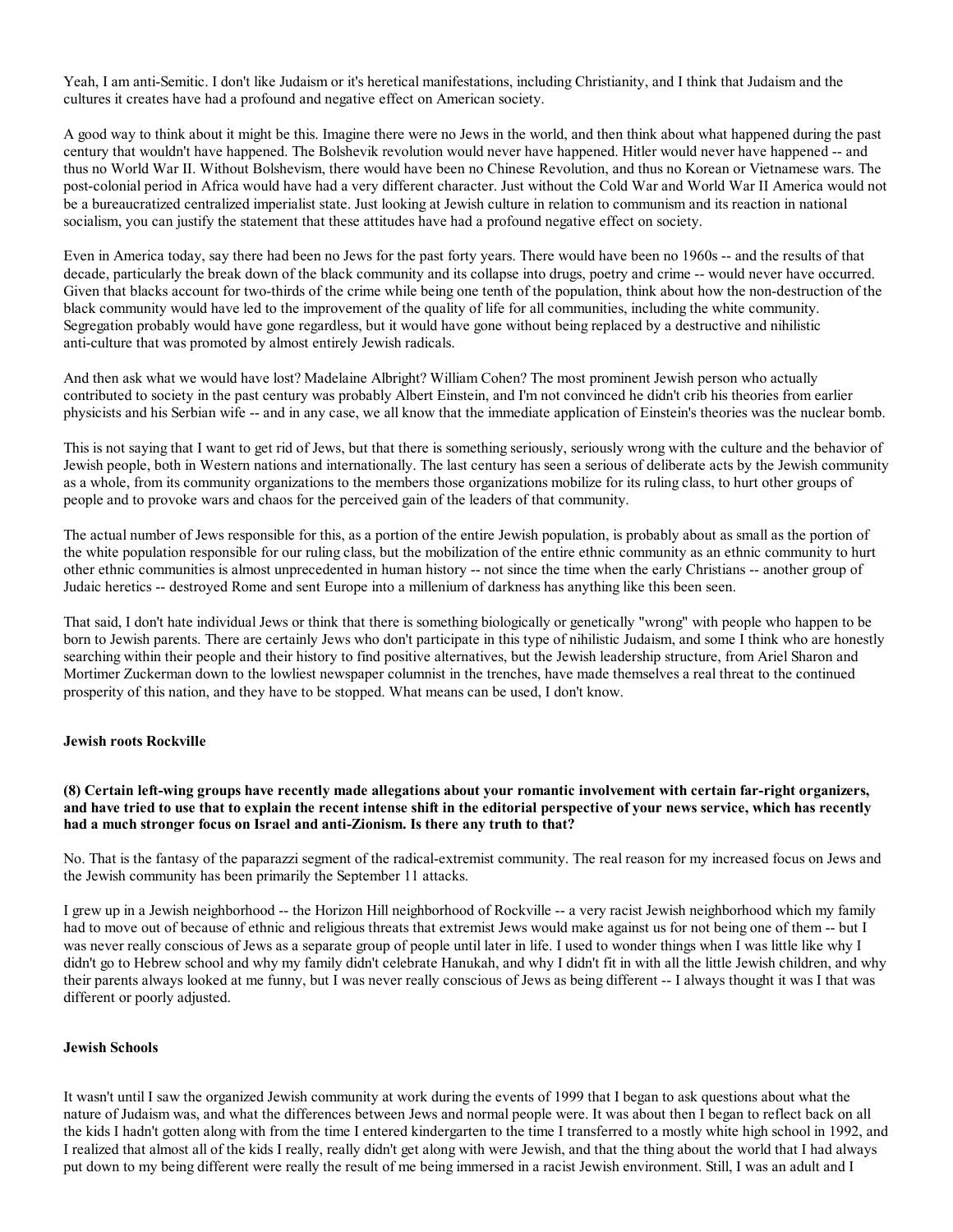would put that sort of thing down to being in my past. I thought that the issue of the Jewish community as a relatively minor one until I saw what their policies had done in provoking the destruction of the World Trade Center and the Pentagon. At that point, I realized that there is probably no more important issue for the United States today than stopping Jewish influence in the government and in the media, and that theme has become very central to a lot of what I have been writing.

Like the 7th Century English king Aethelferth said when he was fighting the Christian British, "if these men invoke their God against us, they are at war with us, even if they have no arms." The disgust that I've felt at seeing mostly Jewish commentators advocating restraints on civil liberties, torture, and war for Israel makes me so sick I often feel like I just want to round the lot (of the commentators) up and machine gun them -- and I think those people that have done this in the past, that rounded up the Bolsheviks who had been starving and destroying Russia and the other Soviet Republics, for instance -- I can certainly understand what they did and why. I can understand why a lot of people joined the Nazi Party, though, like Strasser, I think Hitler and his movement were a disaster for Germany. And I'm not saying I agree with them, but on a purely emotional level, I understand what they were thinking. It's hard not to want to respond violently to the evil and darkness these people peddle, and its hard not to associate this evil with these people common Jewish or heavily Judaized identities.

Thought it hurts me to know that there are a whole lot of Jewish people who are not part of this and who share nothing in common with these elements of their community except a happenstance of birth, and who are probably horrified by what I'm saying, I have to say that those Jews need to speak up and take control of their community back and change the nature of the culture they've been stuck with, because this is not an issue that is going to go away. These folk are being given enough rope to hang themselves, and its not going to be wrong when they are hung -- even if it is anti-Semitic.

And I should add to this that this is something that I honestly don't know what to do about. I wouldn't take anything I say as programmatic -- the recognition of the depth of this problem is something which I have really only recently really absorbed, and I am really sorta floating around out there looking for the magic "Aha!" that let's me realize exactly what is going on. I don't like blaming an entire ethnic group for something, but this problem is more than just "Zionists" or some politicized minority subsegment of American, and apparently international, Judaism.

(9) Recently, you've been the target of some harassment and violence. In early December, you were attacked by members of a radical Christian biker gang. In later December, a group of people photographed you and tried to run your car off the road. A number of groups, including the Church of Scientology, have put up web pages and sent out email obviously trying to harass you. How do you deal with these kinds of issues?

I'm never surprised by violence against me. I'm generally not very upset by it, though I do always at least attempt the formalities of complaining about it. The world is a violent place, and violence is a normal way of handling human social problems. I am convinced that I am here for a certain purpose, and that no act of violence against me can do real harm to me until a time that has been allotted for me to be harmed, in which case that is either part of some greater good, or it is an act that ends me and states that my time here, and what I am here to do, is over.

The world is evil and collapsing. I am not part of the world -- I am just someone who is trying to stand up against it and stop it. The world, of course, then tries to consume me. Decay doesn't attack mold, it attacks healthy organisms. And so to stand up and to declare that I am healthy is like putting a sign on my head saying "mold, do your thing."

I've certainly been involved as both the perpetrator and the victim of a lot of political violence. I have a blow out fracture to my left eye socket from being tortured by police who tried to remove my eye with a stick when I was a teenager, and I have a crushed right hand from fighting with other anarchist factions when I was in college. I spent much of my youth engaged in petty crime and thuggery. So while I don't like being targeted by violence, it doesn't send me into hysteria.

Ultimately, either the good will win or the evil. If the good wins, then evil will eventually be punished. If evil wins, then it wasn't worth sticking around to see the end anyway. What's important is to be focused on your goals and not let people who are beneath your notice distract you.

(10) You have declared yourself an independent candidate for the Maryland legislature. Twice before you have run for school board in your county. Three individuals aligned with you have also declared independent candidacies in Maryland, two for the legislature and one for Montgomery county council. What are your short and long term goals for political organizing in Maryland and what would you like to see happen on that score nationally? How have you been involved nationally?

Yeah, I'm pretty popular here in Montgomery County, particularly in the Up County regions when you can away from the suburbs of DC. I ran twice for school board, as you mentioned, both times with major opposition from the Washington Post and their local newspaper affiliate, the Montgomery Gazette, as well as the entirety of the power structure -- the NAACP and the Jewish Community Center have both gone after me in the press. One racist old Jewish lady told me at an event that I and "all the Germans" (half of my family immigrated from Germany because of religious persecution in the early 18th Century) should be killed in a "new Holocaust" -- a statement which remarkably didn't make it into the Washington Post's news reporting the next day. The Washington Post also ran several articles and editorials last year calling me an "anarchist and a communist" and telling people to vote for my opponents, and I have conducted campaigns in an atmosphere of "media silence", refusing to give mainstream interviews and outright insulting mainstream reporters.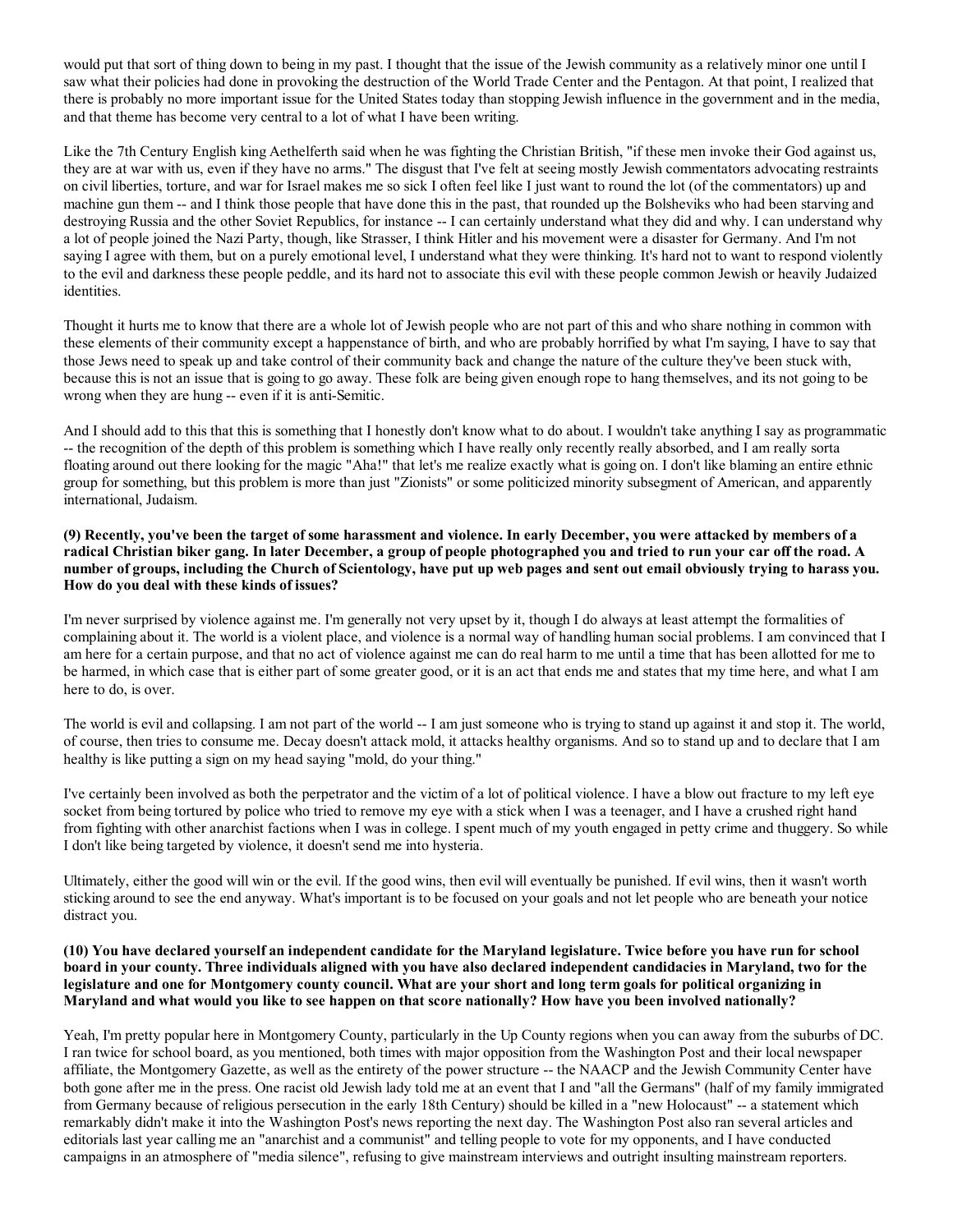That said, I still managed to win just under 10,000 votes and placed fifth in a nine-way race with two winners, despite being 22 and having no real history of ever having achieved anything in the mainstream world. I took 7% of the vote overall, but it wasn't an even 7% -- it was 2% and 9th place in Bethesda and 15% and 3rd place in Laytonsville. The differences between the bourgeois liberal strongholds and the neighborhoods of working people was like night and day.

Because of that I'm very positive about the prospects of winning a legislative seat this year. I need to take about 16% of the vote to win one of the three available in the district, and I've come very close to that in the past. Also, my name recognition and the amount of funds I have available have increased dramatically.

Right now I have two confirmed candidates who will be slating with me for other offices -- John Latham in the Bethesda district (ironically), and James MacArthur for County Council in Silver Spring and Takoma Park. Given what I managed to do with the Saunders campaign last year (the Constitution Party candidate for Congress), I'm very hopeful.

I'd like to see a third party alternative emerge, and I think it will. I think that the approaches that have been taken in the past - establishing the party as a kind of social club and not running candidates -- is wrong. I think a party emerges from its candidates, so I have been involved in organizing candidates. What comes from that in the long term we'll have to see.

I have tried working with other groups, the Buchanan campaign being the best example, but I find that most political organizations are intensely focused on appealing to some imagined "middle" that lies somewhere within the confines of the mass-produced debate that the national media enforces, and not on real truth or the real interests of the people who are out of power. I focus on truth, and I'm not very interested in biting my tongue. I'm also not afraid of much -- the Emperor Marcus Aurelius had a very strong influence on me in me early life and I am a confirmed Stoic. I also know, having weathered it in the past, that every newspaper and television station in the country can denounce me, and their total sum ability to have an impact on my life is absolutely nil -- no matter what they do, my friends aren't going to leave me, I'm not going to lost my job, and I am much more experienced with political violence than they are, so I'm not really afraid of that either.

As to them saying nasty things about me, to paraphrase Chairman Mao, if bad people don't say bad things about you, you are doing something wrong.

### (11) In the 2000 election cycle you actively worked on the Buchanan campaign. Tell us about that experience and about why you left the campaign. what did you learn from that experience and what do you think is the best way of rebuilding the independent movement and moving forward from there?

I was an early non-right-wing supporter of Buchanan, having been impressed with the way he conducted himself during the 1999 Battle in Seattle World Trade Organization riots. I thought his message of socialism for working people -- what he called "economic nationalism" - was an excellent one, and one with broad appeal. What I discovered in working for him is that his organization was not very interested in the message or in winning votes, but seemed to be focused more on turning a profit for themselves at the expense of the campaign proper.

Political campaigns are not profitable ventures. They are, and should be, the opposite --opportunities to spend tons of money trying to make the world a better place. Buchanan's staff, however, did everything they could to screw everyone they came into contact with in order to get that \$12 million dollar federal grant, which they immediately embezzled. Bay, for instance, in the 1996 campaign, not only paid herself a \$100,000 a year salary every year through 1998 -- paying herself for two years after the campaign had ended out of campaign funds -- but set up a dummy corporation to do media buys and pocketed, if I recall, something like \$600,000 or \$800,000 in the process. The breaking point for me in 2000 was when the Buchanan campaign cheated the Reform Party primary -- an event I was witness and privy to, because, being the Maryland coordinator for the Reform Party's ballot access and membership drives, I had all the membership records that in theory someone should have requested for the purpose of sending out ballots. When they weren't requested, I made inquires, and discovered the Bob Bowes, an aide to Buchanan, had arranged to substitute Buchanan contributors from 1996 in place of Reform Party members for the primary vote. That was the real reason that Buchanan won that primary and got that \$12 million dollars.

As to the independent movement in general, I don't really think there is much of a movement. There are a lot of folk who want some militantly mediocre alternative to the Republicans and Democrats -- the mediocre middle -- but they aren't going anywhere with that idea because when they start trying to define themselves, they realize that there is no real ideological difference between themselves and the mainstream of either party's power structure. They, ironically, are more opposed to the "extremists", the people who are the actual "independents" within the two parties, then they are opposed to the bourgeoisie themselves.

Then there are the extremists, and I like working within that mile. I am hoping one of them -- any of them -- will break out and become a real organization. Once there is something, then I think its important to start looking at and criticizing what it is, but as long as there is nothing, almost anything will do.

I think it's going to take some more events like September 11 to weaken public confidence in the government to make real change in the American political structure. Until then, Americans are going to happily wonder around, not thinking, assuming everything is okay. September 11 woke up some people, proving that there is a silver lining to every cloud, but not enough -- yet. The question is whether those people can establish enough of a sub-culture to challenge the false reality crafted by the mainstream press and the culture industries,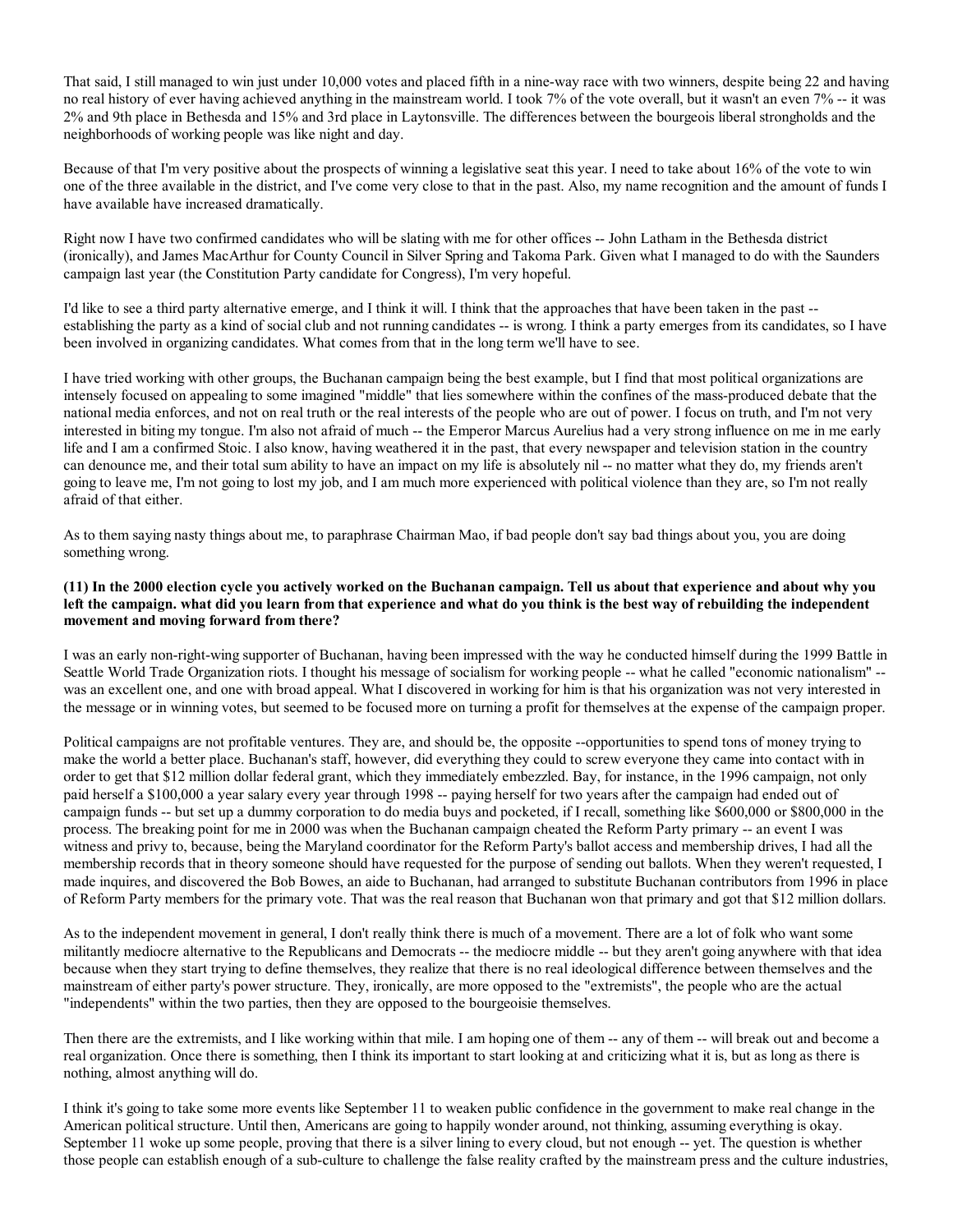and to lay a foundation to grab the people that become disillusioned by the next big event.

There is certainly a lot more death and destruction awaiting America. I don't know if it will take a nuclear bomb to fix it, or if the nuclear destruction of an American city will be enough -- the drugs that most Americans slumber under are so powerful, I'm not sure if anyone more than 100 miles away from a nuclear blast will care about it any more than I or anyone around here care about the destruction of New York. The radio will play some pre-fabbed songs, tell everyone to be unified, the danger won't rear its head for a month, everyone will go back to sleep, and then a few more thousand more die.

Independent politics can really only be understood in the context of revolutionary politics. Anything else is really just more of the same crap, playing into the same spectacle, achieving the same nothing.

#### Articles on the same subject on News.Google.Com:

#### What America's "Ally" Israel Knew

Did America's so-called "ally," Israel, know about the attacks beforehand and fail to tell the U.S. the full details? Did Israel have this specific knowledge about what was to occur, yet allowed thousands to die? Was Israel an Accessory to the Fact by not informing the United States of the disaster in advance? It seems that many people in the United States have started to feel that a resounding "yes" can be answered to all these questions and, from what has been shown so far, there is credible evidence that supports this conclusion.

Why would Israel do this? If you recall, according to former Mossad agent Victor Ostrovsky, Israel knew about some terrorists' plans but still allowed a U.S. Marine base in Beirut to be bombed that resulted in the deaths of 241 Marines. This was probably done so that America would be more sympathetic to Israel's problems. As noted earlier, the response from the Mossad chief was that Israel is "not there to protect Americans." This may be true, but it does seem that Israel is there to protect Israelis.

If Israel knew in advance what was going to occur, it would make sense that not many Israelis would have died. Therefore, a couple questions need to be asked: how many people were killed during the heinous WTC attack and how many were Israelis? Well, we know that of the total people estimated at the WTC on that terrible day (50,000), approximately 6 percent of all people (roughly 3,000) died, but was the relationship of the Israelis who were at the WTC and who died about the same percentage—6 percent—as that of all the other people at the WTC?

Some may say this is a stereotype, but Jews are well known throughout the world for their financial acumen and shrewd business tactics. Perhaps this is why it seems that there is always a Jewish head of the Federal Reserve Board (Greenspan, Greenberg, et cetera) and why we also regularly hear of reports about the latest Jewish financial criminals such as Marc Rich, (who was able to get a pardon from President Clinton despite Rich's outright illegal activities), Michael Milkin, Ivan Boesky, and the like. It would therefore make sense that a great deal of the workers at the World Trade Center were Jewish.

So how many Jews worked at the WTC? Israel has not given any specific figures on this matter and Israel is unlikely to volunteer this information in the near future. However, immediately after the attack, the Israel Insider suggests that there were a great deal of Israelis who were employed at the WTC:

"According to media reports, many Israelis work in the high tech companies and trade agencies in the towers."[2]

While the term "many Israelis" is rather vague, we do know that there are some Israeli companies that had offices there. The Jerusalem Post reported something that deserves further consideration:

"The Foreign Ministry in Jerusalem has so far received the names of 4,000 Israelis believed to have been in the areas of the World Trade Center and the Pentagon at the time of the attack."[3]

Of course, The Jerusalem Post does not say how many Israelis specifically worked at the WTC—just that they were "believed to have been in the areas." However, if only half that number—2,000—had worked there, it would make sense if 120 had perished if we base this on the 6 percent of all other people at the WTC who were killed on that terrible day.

President Bush spoke somewhat prematurely about this matter and said that many Israelis died at the WTC. He did this because there were rumors that no Israelis had died. However, the President said this before the toll had actually been counted, while Israelis were still trying to contact their relatives but were having difficulties and assuming the worst. President Bush suggested that 130 Israelis had perished. If what Bush had said was true, this would mean that Israel did not give their citizens advance warning. However, Bush spoke too early and what he said was false.

According to CNN, the final tally proved quite different from Bush's early comments. In fact, according to CNN.com, only one Israeli is mentioned, Alona Avraham, who died during the WTC disaster. This one Israeli was not inside the building but inside the plane on UA Flight 175.[4]

Another Israeli, Daniel Lewin, also died, but he had dual-citizenship with the U.S. and is listed as an American at CNN's website. This brings the total to two people if he is included as an Israeli. He was also on a plane and not inside the WTC. According to the Jewish website and paper Israel Insider, "He served as officer in the Israel Defense Forces for more than four years."[5]

So, while two Israelis died in a plane, there were no Israelis who died inside the WTC on that day. Not one single Israeli. Some people might think this is kind of a miracle—but not if Israel knew in advance about the attacks.

Let's stop for a minute and think about the two known Israelis who were inside a plane and were killed. If Israel warned all of its citizens at the WTC in advance, why didn't it also warn its citizens who were planning to use those flights? There are two logical possibilities to this query.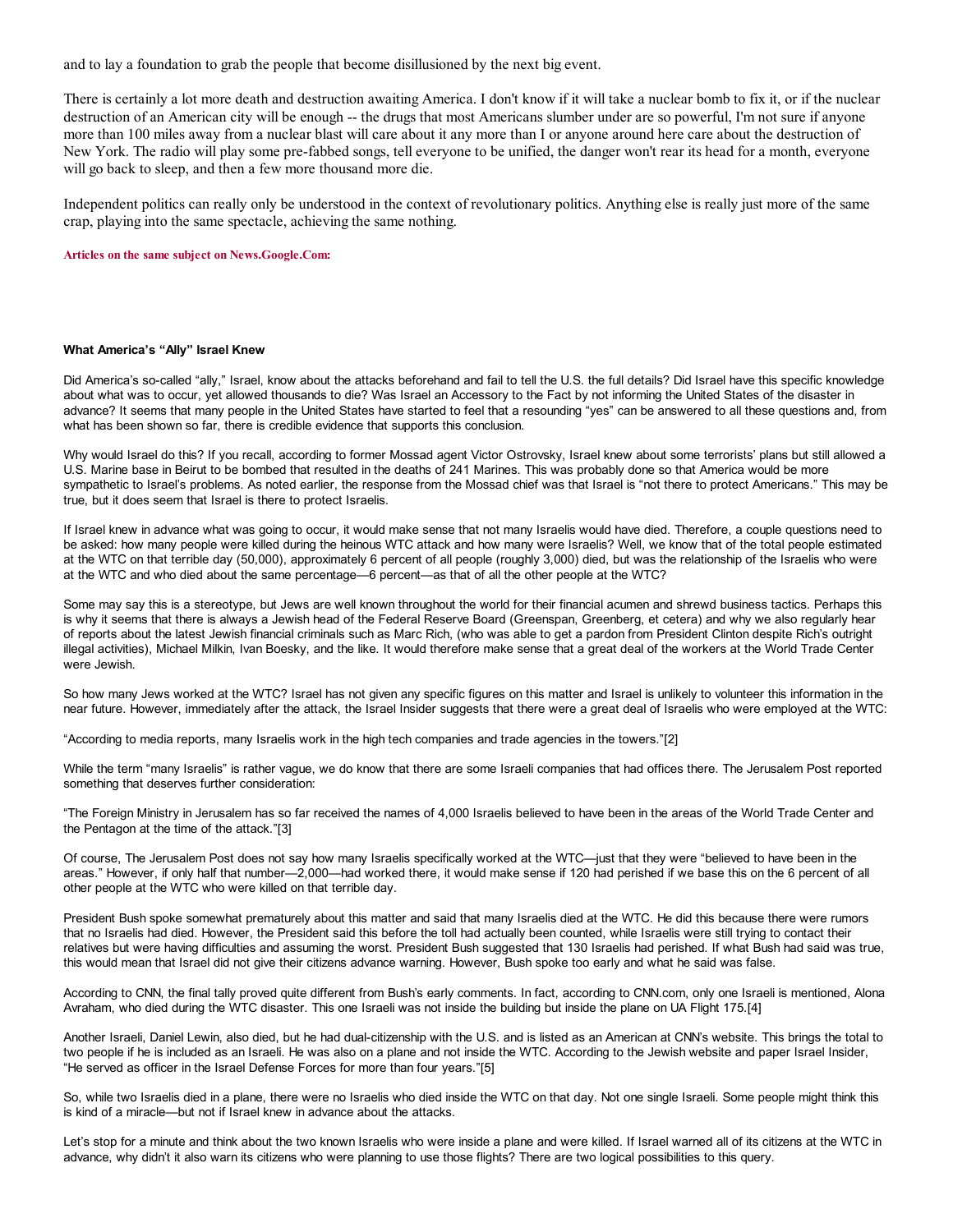If the Israelis were monitoring the Arabs and knew their plans, they might have known what was being planned but they might not have known the particular planes that were to be used. So, while Israelis may have been warned in advance what was to occur at the WTC, they might not have been given the specific flights that were to be used. Further, if the Arabs bought these tickets at the last minute, the Israelis might not have been able to comb the airports and look for their fellow Israelis. Indeed, if the Israeli government wanted to forewarn their fellow Israelis, they obviously couldn't announce over the airport's intercom that all Israelis should not board planes because Arab terrorists were planning on destroying the WTC with planes.

#### Mossad protected Arabs

It is also possible that the two Israelis aboard the flight were members of the Mossad and wanted to see this happen. Perhaps they were there to ensure that the operation was a success. After all, Lewin, as noted above, had been an officer in the Israel Defense Forces. This possibility will be looked at in more detail later.

Several things have been shown to be amiss so far. No Israelis died inside of the WTC and only two known Israelis died inside of the planes. These strange occurrences are enough to make one suspicious but more proof is needed to demonstrate Israel's foreknowledge and possible involvement. Such proof is readily available.

In at least one known incident, an instant messaging service sent an advance warning to Israelis who were working at the World Trade Center. This was noted by the Israeli paper Ha'aretz.[6] According to Newsbytes (WashingtonPost.com), this warning was sent two hours before the WTC disaster to some Israelis who worked inside the WTC. Newsbytes noted:

"Officials at instant-messaging firm Odigo confirmed today that two employees received text messages warning of an attack on the World Trade Center two hours before terrorists crashed planes into the New York landmarks."[7]

The instant messaging service that was used, Odigo, is a US-based company with offices in Israel that has a unique service, People Finder, in which users can "seek out and contact others based on certain interests or demographics." In this particular case, it seems that the "interests" might have been the fact that they were Israelis. Despite the advanced warning given to the Israelis, it was reportedly not until "after the terrorist attacks on New York" that this warning given was shared with law enforcement. [8]

In any event, the Israelis who were found inside the WTC by the instant messaging service Odigo were given an advance warning two hours before the catastrophe, but what about the other Israelis? This was not an operation that was planned overnight. Years of planning went into it. The flight school itself took quite some time. It seems likely that most Israelis, particularly those who were part of large companies, would have been given more time to react.

#### Zim Demolition

The Zim Israel Navigation Company had many workers at the WTC. In fact, it had 10,000 square feet of space at the WTC. While it is difficult to say for certain, this company might have even taken up an entire floor, if not more. In April, Zim announced that it had plans to move. This was not too long after the terrorists had started their flight training. It appears that the Mossad was monitoring this and later that year, one to two weeks before the WTC disaster, Zim moved. Dan Nadler, a spokesman for Zim, said, "When we watched the pictures, we felt so lucky."[9] Was it luck—or something more?

ClearForest is another Israeli-owned company. Much like Zim, its employees seemed to be emerge unscathed from the WTC; unlike Zim, however, ClearForest did not relocate. ClearForest Human Resource Director Sigal Srur claimed that "four or five" employees of that Israeli company were inside the WTC when the planes struck.[10] Sigal Srur promulgated:

"They got out at the last minute, and two who were lightly injured with scrapes have already been discharged from the hospital."[11]

This makes it seem as if some Israelis were there when the planes struck, but they just happened to avoid the fate of thousands of others and get away with "scrapes." However, this appears not to be the case. In fact, there is evidence that contradicts these "scrapes" that the Israelis, who were supposedly inside the WTC, received, because the day after the attack, according to the Jewish paper Israel Insider, no known Israelis had been admitted to hospitals:

"No Israelis have been located in any of the New York City hospitals admitting the injured from the bombings."[12]

So, as "luck" would have it, none of ClearForest's employees required hospitalization, nor any other Israeli within a day of the attack. Further of course, there was that bit of "luck" that Zim "just happened" to move out a week or so before the terrorists struck. Now, if that isn't enough "luck," the spokesman for ClearForest mentioned some more:

"Luckily, unlike many US companies which were totally wiped out, our R&D [research and development] is here, so all of our technology is here."[13]

By now, there can be no doubt left that all Israelis inside the WTC received an advance warning as to the planned attack. Not one Israeli died inside the WTC and not one Israeli even ended up in the hospital. As you might expect, it seems pretty clear that the Israeli government itself knew what was going to occur.

Probably to protect themselves, the Israelis actually did give America an advance warning. However, this warning was so vague that it was of absolutely no use to the American government. The Jerusalem Post describes the advance warning that was given:

"The paper said the Israeli officials specifically warned their counterparts in Washington that 'large-scale terrorist attacks on highly visible targets on the American mainland were imminent.' They offered no specific information about targets, but they did link the plot to Afghanistan- based terrorist Osama bin Laden, and they told the Americans there were 'strong grounds' for suspecting Iraqi involvement."[14]

So, Israel told the U.S. government that "highly visible targets" were going to be attacked. Football stadiums? The Empire State Building? The Statue of Liberty? The Sears Tower? The list goes on and on and on. And how soon is "imminent"? Today? Tomorrow? Next week? Eight days? Next month? Obviously, this bit of information was not given to the U.S. to help save its citizens but, rather, to help Israel if people figured out what it did--and that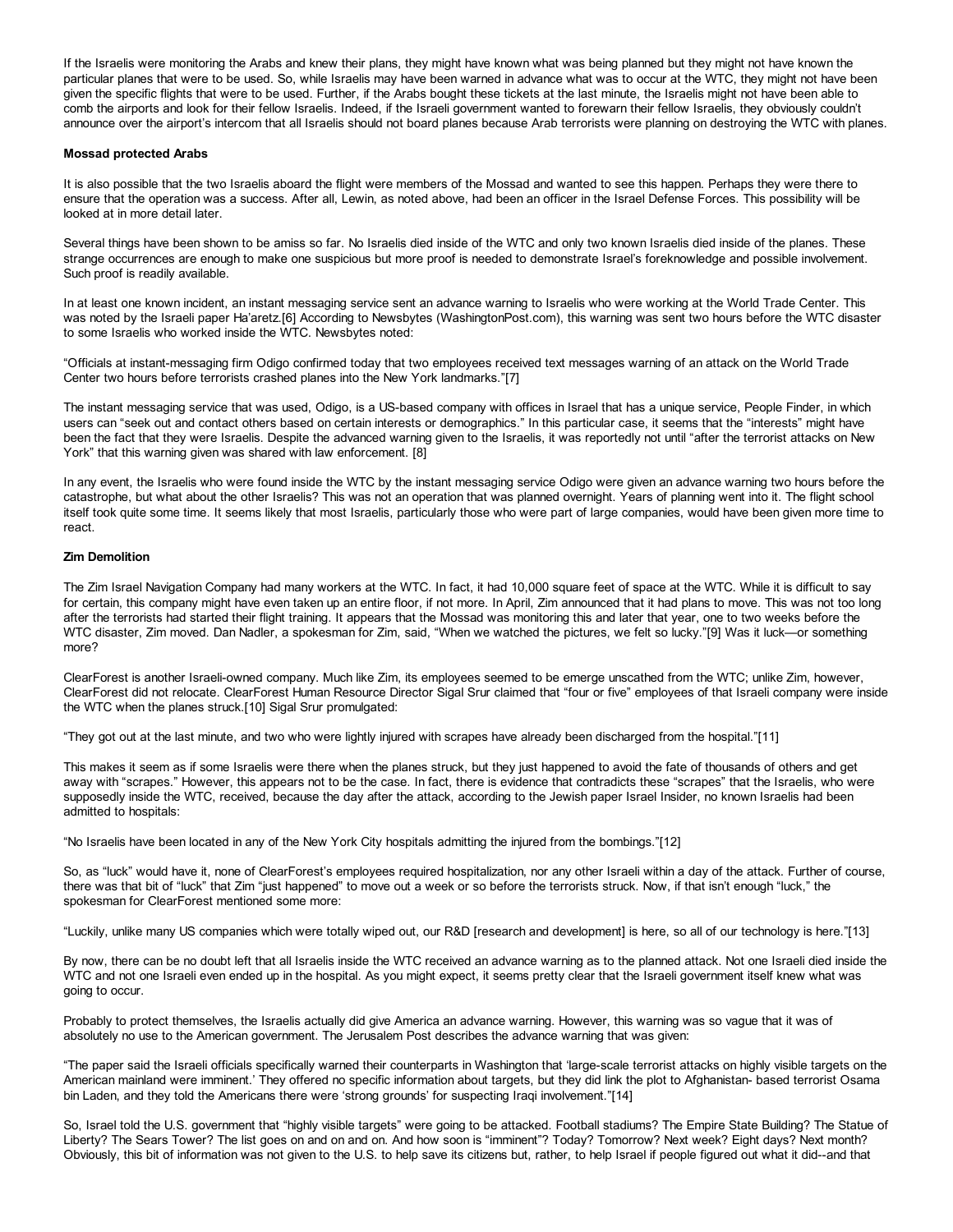has now occurred, with this book.

The attack upon the World Trade Center benefited Israel the most. It created sympathy for Israel's problems in the eyes of some Americans who will not bother to find out the truth in these matters. The WTC catastrophe was good for Israel because it generated a feeling of compassion for Israelis who suffer from suicide bombers. This fact seems to even be acknowledged by former Israeli Prime Minister Benjamin Netanyahu. In an interview with The New York Times, Netanyahu stated:

"Asked tonight what the attack meant for relations between the United States and Israel, Benjamin Netanyahu, the former prime minister, replied, 'It's very good.' Then he edited himself: 'Well, not very good, but it will generate immediate sympathy.'"[15]

Netanyahu was right about one thing: it's "not very good" that thousands of Americans were killed with Israeli complicity, and it's especially not going to be good for Israel when the American people find out.

The Day Death Visited America

September 11, 2001 will forever go down in history as one of the worst catastrophes to ever occur on U.S. soil. America was not ready for such an attack and indeed, how could it be? Aside from some occasional skirmishes abroad, there was no actual war occurring.

On that terrible day, I walked into Goodyear to get my car fixed and like so many other millions of Americans, saw the World Trade Center towers ablaze on the television there. When I later saw the buildings collapse also live on television, I knew that thousands of innocent people—from countries around the world—had died a cruel death.

When I first saw this, two questions immediately came to my mind: (1) Who did this, and (2) Why? At the time, neither answer was given.

Later in the day, President George W. Bush got on the airwaves. He said that the terrorists did it because they hated America's freedom or something along those lines. In a sense, he was partly right: whoever did it truly hated America. However, simply knowing that America is hated does not answer the extremely important question as to why it is hated. This question must be answered if we wish to prevent more attacks upon our country in the future.

-----

Emailed to you by:

Libertarian Socialist News ATTN: Bill White, Editor

Post Office Box 12244 Silver Spring, MD 20908

http://www.overthrow.com bwhite@mail.overthrow.com

#### Opinion on Katrina blacks

Latest From Libertarian Socialist News

# No Rioting In Flooded Cancun As Tens Of Thousands Try To Flee

Absence Of Niggers = Peace On The Streets

10/26/2005 7:20:22 PM Discuss this story in the forum LSN Staff

Cancun, Mexico -- More than forty thousand mostly white people were stranded in a Cancun flooded by Hurricane Wilma this week without rioting, rape, smoking crack pipes or the other signs of civil disorder that accompanied the standing of tens of thousands of blacks in New Orleans after Hurricane Katrina.

Half a million people were left without electricity or running water in Cancun, and at least forty thousand of them were tourists who were trapped without access to money or food in accommodations damaged by the storm. Yet, none of the people trapped in the same conditions as New Orleans after Katrina rioted or looted local stores.

Up to twenty two thousand tourists are still in the city, and are being evacuated at the rate of six thousand per day. People are reportedly sleeping out on lawns outside of hotels because of the storm damage and many were seen begging for food and relief supplies.

But because the stranded people were mostly white, they didn't attack police, attack rescue vehicles, rape children, smoke crack cocaine, or otherwise behave like the blacks did when Katrina destroyed their city.

The stark contrast has been noticed by some mainstream media, but has been mostly swept under the rug by a Jewish media that